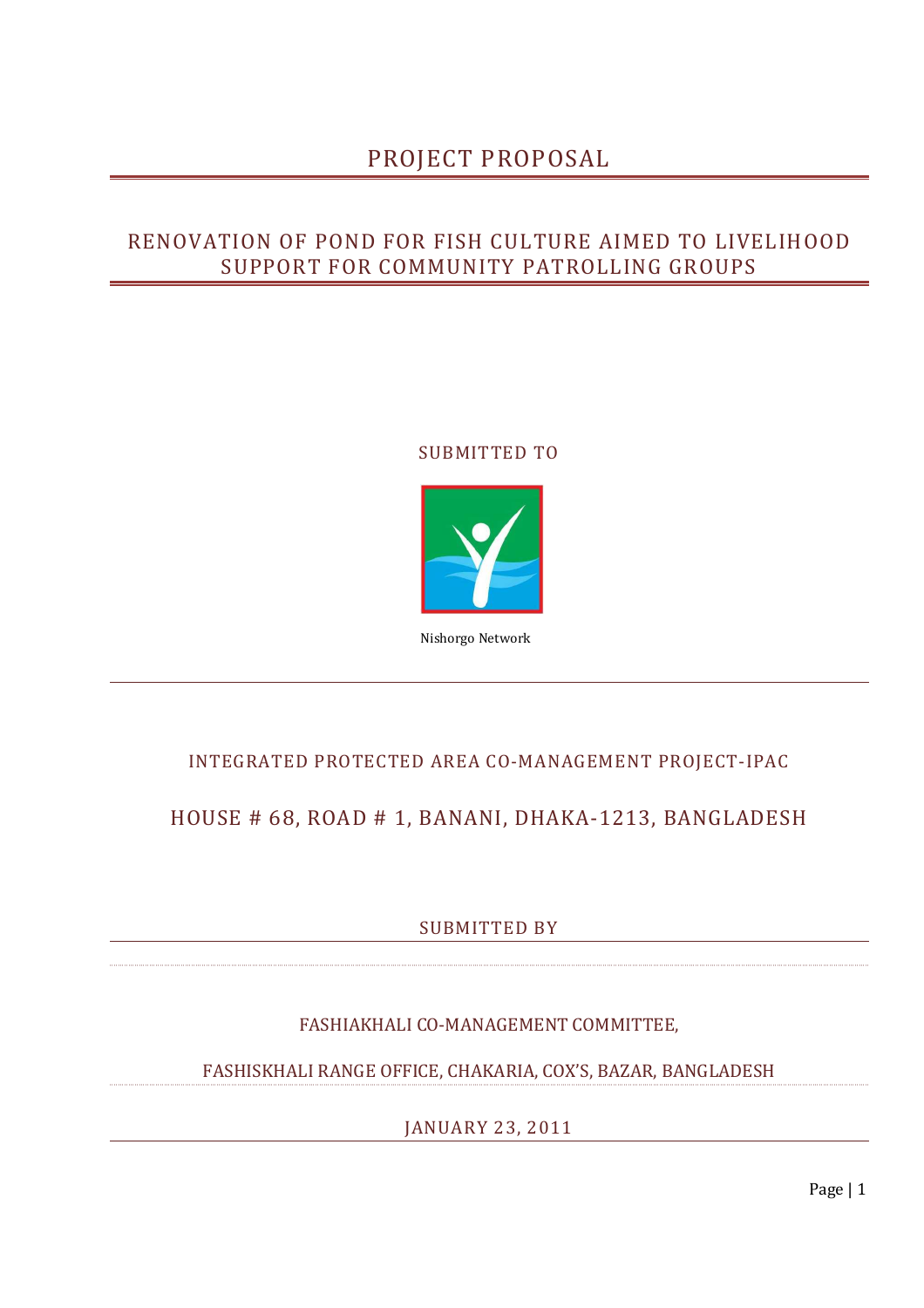### EXECUTIVE SUMMARY

The proposed is aimed to renovation of pond for fish culture as livelihood support to community patrolling groups(CPG) through Fashiakhali Co-management Committee (FCMC). The Co-Management committee formed in 16 March 2010 for collaborative Management of Fashiakhali wildlife sanctuary (FKWS) under 'Integrated Protected area co-management project (IPAC)'. This organization is formed with Bangladesh Government Gazette notification number of MOEF/env-4/Nishorgo/105/sting/2006/398 dated on 23/11/2009 and has constitution, staff polices, procurement polices etc. This proposed project duration is one year commence from starting date of approval. The project objective is aimed to livelihood support to CPG that will keep off pressure on sanctuary's and its constituent biodiversity in the best possible condition. Specifically, the following key objectives will be achieved during the implementation of the proposed project: Renovation of pond and creating Livelihood opportunity through pond fish culture to poor CPG members under FCMC that leads to keep off pressure on sanctuary on condition that sustainable income generation. To raise capacity of co-management committee on project implementation and process of functioning co-management approach.

 To raise capacity of co-management committee on project implementation and process of functioning co-management approach. Taking back forest dependent people from forest to non forest related business on different alternative value chain trades. There will be 42 CPG members on the Renovation of two ponds so that they can culture fish, and be benefited from project directly.

It is very much cleared that majority household are landless and hardly living with homestead land their own. They have no cultivable land for livelihood. Food deficit are very common to CPG/VCF member and lower middle class households. It varies with season. It depends on availability and scope of alternative source of income. They take loan from various credits providing NGOs are living with vicious cycle of poverty. They remain under poverty line becomes tense to do forest offense to back their weekly payment to NGO's. The CMC of FKWS has realized to support on livelihood income generation to 42 CPG member who will get training and fish culture support from the proposed project. There will be a project implementation committee (PIC) who will implement project activities with supervision from CMC of FKWS. PIC will produce monthly report in the monthly CMC meeting. They will monitor by site level ipact project management staffs so that they remain on track in implementing project successfully.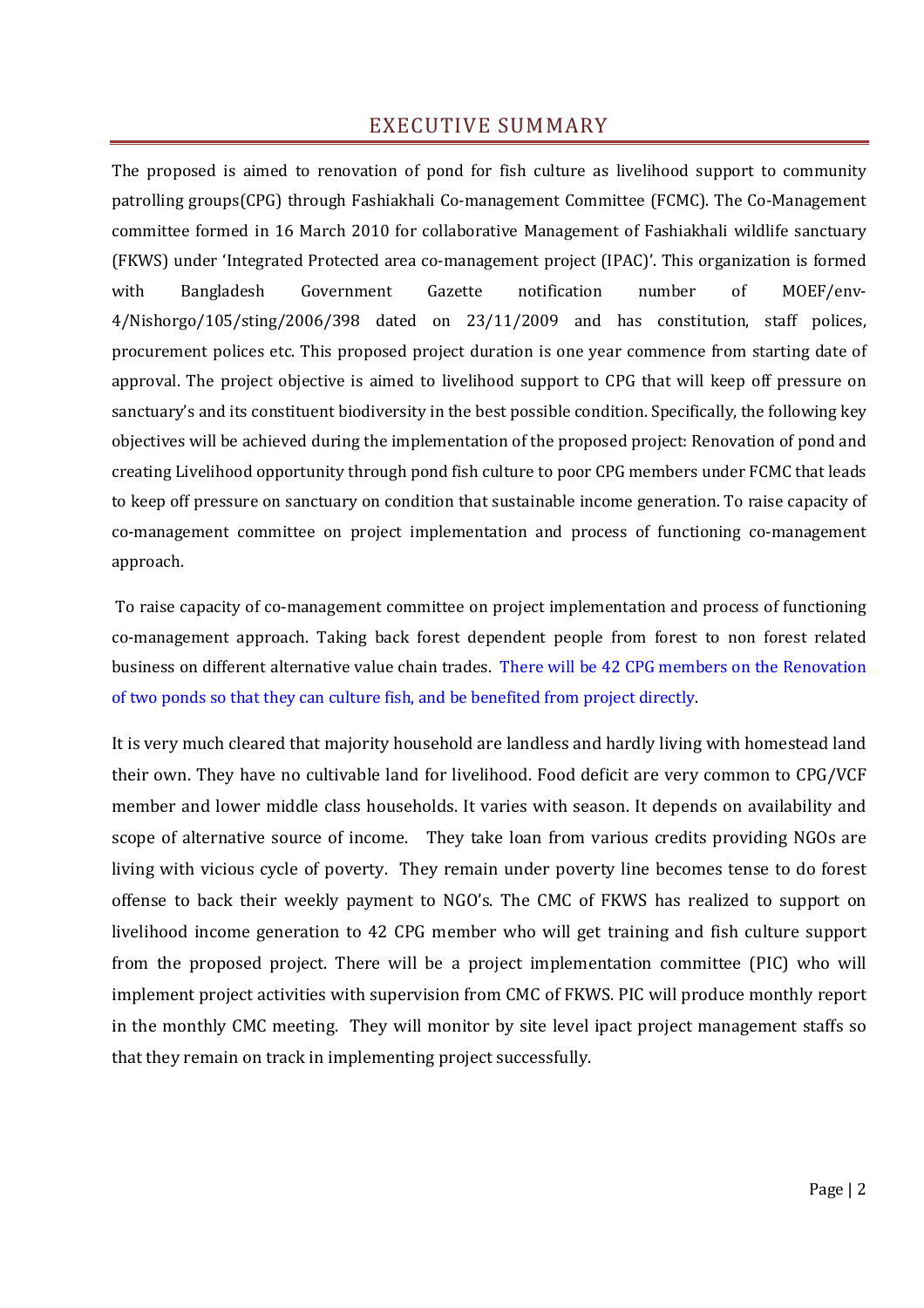# TABLE 1: LOGICAL FRAMEWORK

| cÖKí mvi ms‡¶c                                                                                                                                                                                                                                                                            | cwigvc ‡hvM" wb‡`©kK                                                                                                                                                                 | cÖZ"vwkZ divdi                                                                                                                                                    | AbywgZ SzwK                                                                                                                                                                          |
|-------------------------------------------------------------------------------------------------------------------------------------------------------------------------------------------------------------------------------------------------------------------------------------------|--------------------------------------------------------------------------------------------------------------------------------------------------------------------------------------|-------------------------------------------------------------------------------------------------------------------------------------------------------------------|--------------------------------------------------------------------------------------------------------------------------------------------------------------------------------------|
| j¶¨:<br>eb wbf©ikxj eb cvnviv `j<br>m`m¨‡`i gvl Pv‡li Rb¨ cyKzi<br>$ms^-$ (vi;                                                                                                                                                                                                            | eb Unj `j m`m"‡`i eb<br>$\bullet$<br>cvnviv kw <sup>3</sup> kvjx n‡e<br>Ges e‡bi Dci Pvc<br>Kg‡e                                                                                     | mn-e"e" 'vcbv<br>$\bullet$<br>KwgwU †UKmB<br>I cvnviv Kvh©ug<br>MwZkxj_vK‡e                                                                                       | cÖvKwZK<br>`y‡h©vM Gi<br>Kvi‡Y gvl<br>Pvl e"vnZ<br>n‡Z cv‡i                                                                                                                          |
| D‡Ïk <sup>:</sup> :<br>`ywU eb Unj`j m`m¨‡`i<br>grm" Pv‡li Rb" 2 wU cyKzi<br>ms <sup>-</sup> vi, cÖwk¶Y I mnvqZv<br>cÔ`vb;<br>`ywU cyKz‡i 2 wU cvnviv<br>†mW wbg©vY <br>mn-e"e" 'vcbv KwgwU<br>cÖKí ev <sup>-</sup> —evq‡bi gva <sup>"</sup> ‡g<br>`¶Zv AR©b                              | 42 Rb eb Unj `j<br>$\bullet$<br>m'm" gvl Pvl Gi<br>gva"‡g RxweZv<br>wbe©vn Kivi m¶gZv<br>ARC <sub>b</sub> Ki‡eb <br>cvnviv `j m`m"‡`i<br>Drmvn I cvnviv<br>kw <sup>3</sup> kvjx n‡el | gv_v wcPz Avq<br>$\bullet$<br>e, wx;<br>Ab" RvgMvg<br>AwfÁZv Kv‡R<br>jvMv‡bv hv‡e                                                                                 | eb" cyï<br>$\bullet$<br>cÖvKwZK<br>`y‡h©vM Gi<br>Kvi‡Y grm<br>Pvl e"nZ<br>n‡Z cv‡i <br>$cOv_wgK$<br>$\bullet$<br>mnvqZv<br>gyjab<br>wn‡m‡e<br>wb‡q KvR<br>bv Ki‡j<br>†UKmB n‡e<br>bv |
| djvdj:<br>2 wU cyKzi ms <sup>-</sup> vi Kiv<br>n‡e Ges 42 Rb cvnviv `j<br>m'm" RxweKv wbev©‡ni<br>Rb" gvl Pv‡li cÔ‡qvbxq<br>mnvqZv cv‡eb  <br>cvnviv Kvh©µg MwZkxj<br>n‡e hv mn-e"e" 'vcbv<br>cxwZ‡K GwM‡q wb‡q<br>$h$ $v$ ‡e $ $<br>42 m'm" gvl Pv‡li Dci 2<br>w`b e"vwc cOwk¶Y<br>cv‡eb | 42 Rb m'm" RxweKv<br>$\bullet$<br>wbev©n K‡i cwiev‡i<br>Rb" Aw_K Avq Ki‡Z<br>$m$ g n $\pm$ eb <br>cvnviv Kvh©ug<br>MwZkxj n‡e                                                        | cÖwZ‡e`b <br>$\bullet$<br>gvV chv©‡q<br>$\bullet$<br>cwi`k©b <br>e"vemvwqK<br>$\bullet$<br>g‡bvfve e"wx <br>cvwb evwnZ<br>$\bullet$<br>tivM n‡g hv‡e <br>MÖ"c mÂq |                                                                                                                                                                                      |
| Kg©m~Px:                                                                                                                                                                                                                                                                                  |                                                                                                                                                                                      |                                                                                                                                                                   |                                                                                                                                                                                      |
| cvnviv`‡ji mv‡_ mn-<br>e"e" 'vcbv KwgwU Pzw3                                                                                                                                                                                                                                              | jf"vs‡ki 15 % UvKv mn-<br>$\bullet$<br>e"e" 'vcbv KwgwU cyKzi<br>tgivg‡Zi Rb" Avq Rgv<br>ivL‡eb  evwK Ask cvnviv `j<br>m'm"‡'i gv‡S weZiY Kiv<br>$n \neq e$                          | mn-e"e" 'vcbv<br>$\bullet$<br>KwgwUi<br>wbq <sup>,</sup> U <sup>a</sup> ‡b<br>$_v$ K‡e $ $                                                                        |                                                                                                                                                                                      |
| 2 wU cyKzi ms <sup>- (vi</sup>                                                                                                                                                                                                                                                            | gvwU +K‡U cyK‡ii MfxiZv<br>$\bullet$<br>evov‡bv Ges KvUv gvwU<br>w`‡q evua †`lqv                                                                                                     | Ae"eüZ<br>$\bullet$<br>cyKzi ‡jv<br>Drcv`‡b<br>Avm <sub>‡e</sub>                                                                                                  |                                                                                                                                                                                      |
| gvl Pv‡li cÖwk¶Y cÖ`vb                                                                                                                                                                                                                                                                    | 42 Rb cvnviv `j m`m" gvl<br>$\bullet$<br>cv‡li cÖwk¶Y c‡eb <br>Dc‡Rjv grm Kg©KZvi mv‡_<br>$\bullet$<br>thvMv‡hvM <sup>-</sup> 'vcb                                                   | 42 Rb gvl Pv‡l<br>$\bullet$<br>cÖwk¶Y jvf<br>Ki‡e                                                                                                                 |                                                                                                                                                                                      |
| cyKzi cv‡i 2 wU cvnviv<br>†mW wbgv©Y                                                                                                                                                                                                                                                      | cyKzi cv‡i 2 wU cvnviv<br>$\bullet$<br>†mW wbgv©Y Gi gva"‡g                                                                                                                          | Pzwi tiva n‡e <br>$\bullet$                                                                                                                                       |                                                                                                                                                                                      |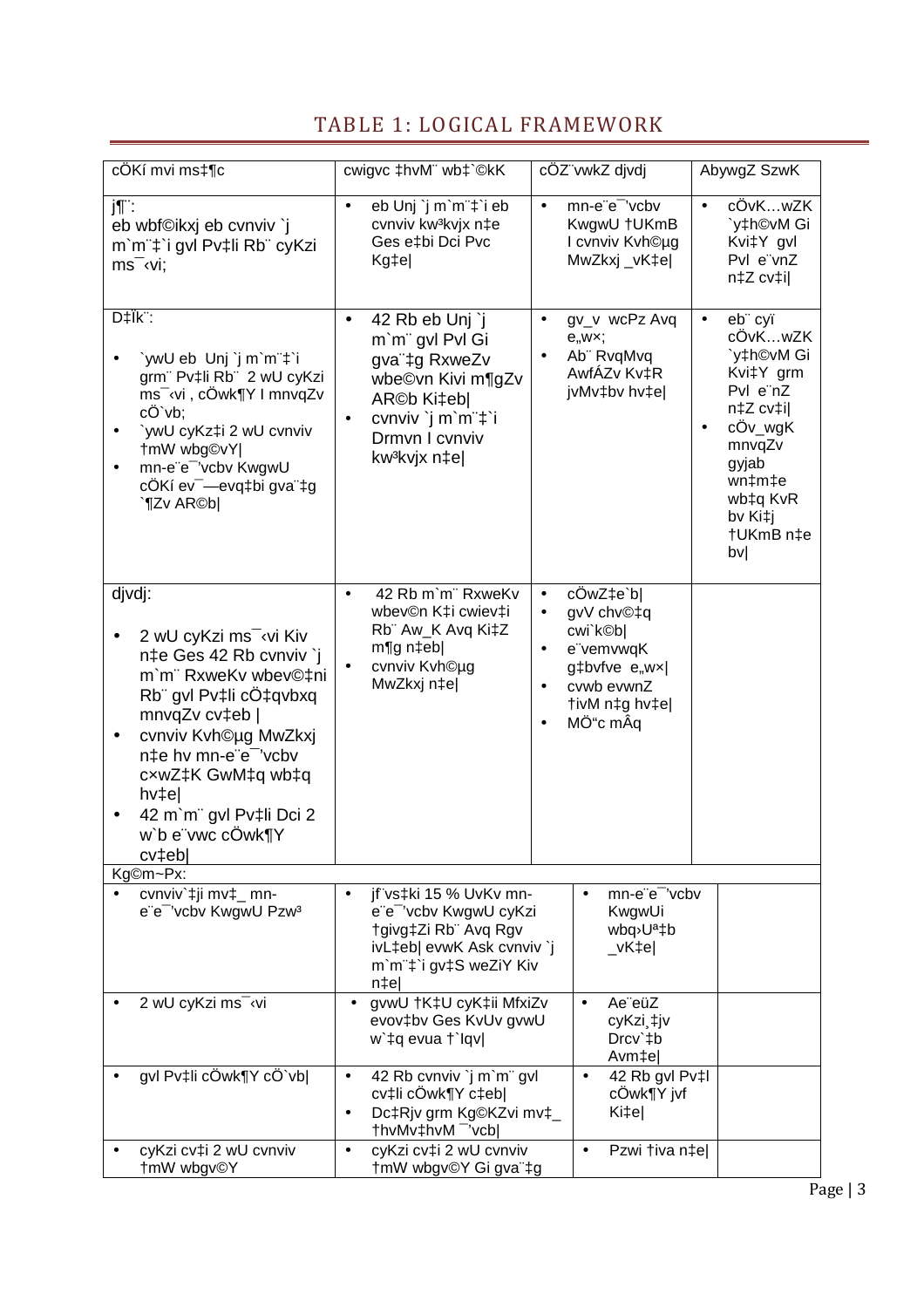| gv‡li †cvbv I Lv`¨ µq<br>mieivn                       | ٠         | Av‡k-cv‡ki eb cvnviv, gvl<br>Pzwi i¶v n‡el<br>cyKzi cv‡i 2 wU cvnviv<br>tmW wbgv©Y                                    |                        |                                                                                     |  |
|-------------------------------------------------------|-----------|-----------------------------------------------------------------------------------------------------------------------|------------------------|-------------------------------------------------------------------------------------|--|
| cyKzi cv‡o MÖvm,<br>KivMvQ, †c‡c© MvQ<br>jvMv‡bv      | $\bullet$ | cyKzi cv‡ii gvwU Lq‡iva<br>n‡e  Kjv, †c‡cu MvQ n‡Z<br>evowZ Avq cvlqv hv‡e                                            | $\bullet$              | cyKzi cvo<br>e"e" 'vcbvq<br>LiQ Kg‡el                                               |  |
| cÔwZ‡e`b ^Zix, gwbUwis,<br>gvV cwi`k©b, AwWU<br>BZ"vw | $\bullet$ | 2 wU +KvqvU©vi wfwEK<br>cÖwZ‡e`b I 1 wU gvwmK,<br>cÖKí mgvß cÖwZ‡e`b,<br>gvV cwi k©b cÖ <sup>a</sup> wZ‡e`b<br>BZ"vw` | $\bullet$<br>$\bullet$ | 4 wU<br>†KvqvU©vi<br>cÖwZ‡e`b <br>evwl©K ev<br>mgvß<br>cÔwZ‡e`b <br>AwWU<br>wi‡cvUl |  |

### JUSTIFICATION/BACKGROUND

The Medakachapea Co-Management committee has been formed in 16 March 2010 for co-management of Fashiakhali Co-Management Committee (FCMC), Chakaria under 'Integrated Protected area comanagement project (IPAC)'. The Medakacapea co-management committee comprises of 19 different stakeholders including Village Conservation Forums (VCFs) those are dependent on Forest. This organization is formed with Bangladesh Government Gazette # MOEF/env-4/Nishorgo/105/sting/2006/398 dated on 23/11/2009 and has constitution, staff polices, procurement polices etc.

The participation of the CPG members formed under Fashiakhali co-management council and committee. There are two patrolling team consisting of 42 members who are attending patrolling with forest guard over wildlife sanctuary voluntarily. Two ponds will be renovated for pond fish culture as alternative livelihood support to Patrollers under FCMC.

The FKWS has been established to preserve the remaining natural hill forest patch of Reserve Forest in 2004 under the Wildlife Preservation Amendment Act 1974 with the area of 1302 ha. The park is situated in the Dulahazara & Fashiakhali union of sub district of Chakaria in the district of Cox's Bazar and the population size is about 46451 who are living in and around surrounding Unions of Dulhazar and Fashiakhali (Source, IPAC PRA report, 2009). Total number of VCFs under FKW is 30 villages.

CPG & VCF are the front line associated staffs of the co-management process where CPG assisting to the forest department in patrolling and VCF member are the flat form of bottom level of the process. The local government members, civil society member and owner of the resource user institutions that ensures direct participatory democracy. It offers equal opportunity to majority village residence including women and smallest community to discuss, criticize and propose relevant activities for comanagement process.

Project location: Pond-1: Guiachara under Dulahazara Beat. Area is about 2 acres. Pond-2: Maigarnaw ghoan, Area is about 45 decimal. Two ponds are being idle only some renovation work initiative. These two ponds under Fashiakhali CMC. CMC has agreed to bring these idle ponds under pond fish culture after renovation.

Role of Community Patrolling Group (CPG): (I) CPG is directly supporting for forest protection, comanagement plan. (II) CPG is responsible to assist forest Guard and CMC for achieving rich biodiversity and protection of forest sanctuaries from illegal loses. (III) CPG is mandated to meet at least 12 times in a year; may meet more according to the necessary of community.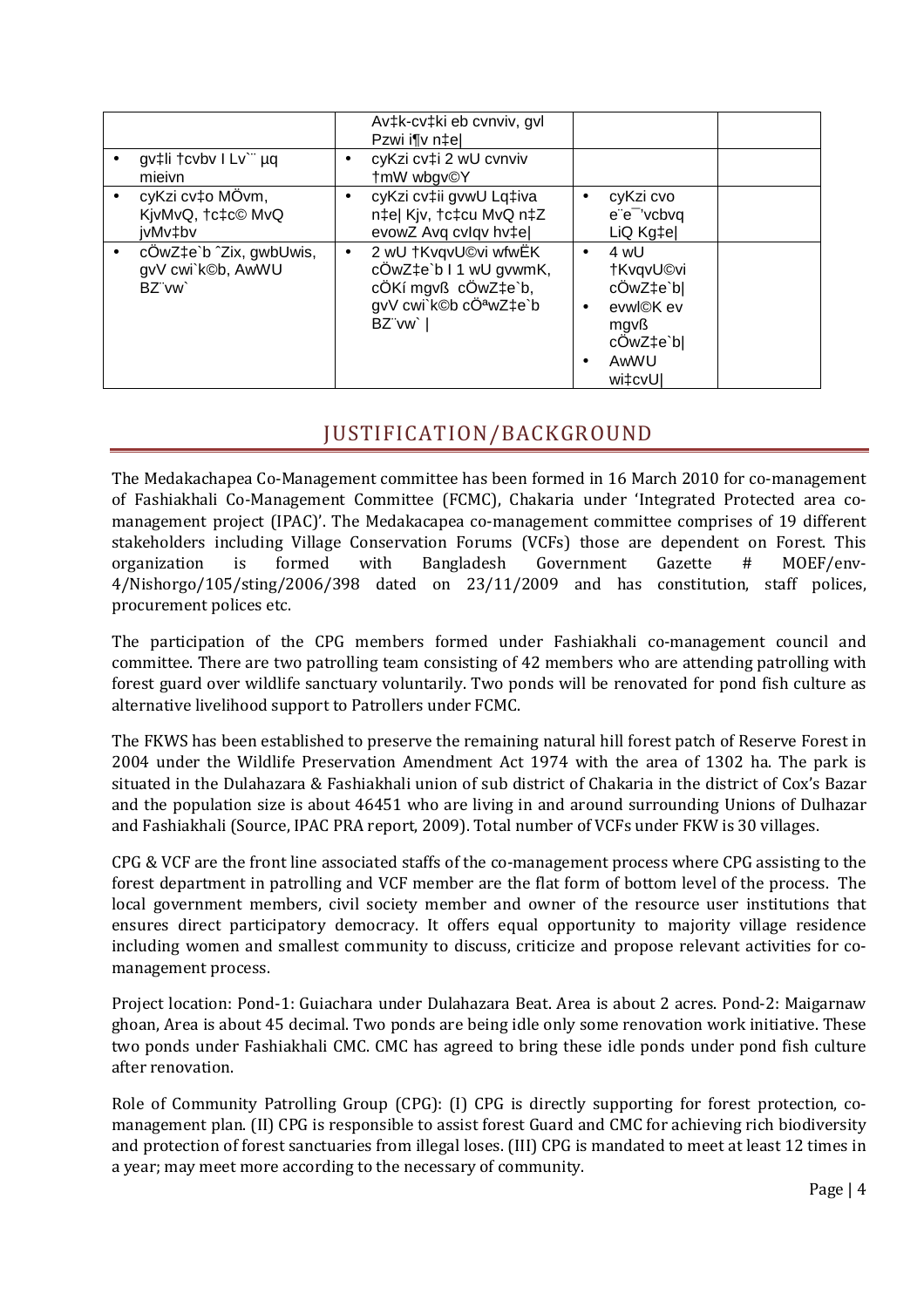The primary Sources of income of peoples living around the sanctuaries are daily labor and agriculture about 50% HHs involved followed by day laborer 30%, and others 5%. It is around 15% HHs have no secondary income source (PRA report of IPAC, 2009). The poor peoples become forced to incline on forest resources for livelihood.

It is very much cleared from the PRA reports that about 50 % household are landless and hardly living with homestead land their own. On the other hand, 40% HHs ahs cultivable land and the rest HHs have no cultivable land.

Food deficit are very common with the poor CPG member and lower middle class households. it varies from season to season usually depends on availability and scope of alternative source of income. The poor people with micro credit program from major credit providing NGOs are living with vicious cycle of poverty line. They remain under poverty line becomes tense to do forest offense to back their weekly payment to NGO's.

Scope of opportunities: They have experience on various trades of fish culture, salt production, birds rearing, Cow Patterning, and Management, Bamboo and Cane Made Handicrafts, Homestead Vegetable gardening, Small Trading, Homestead Plantation etc. They are with no capital or working funds for different business and they have to do daily labors.

## 5. DESCRIPTION OF THE PROPOSED PROJECT

#### • **Objectives:**

The main objectives of this proposed is to keep off pressure on sanctuary's and its constituent biodiversity in the best possible condition. Specifically, the following key objectives will be achieved during the implementation of the proposed project:

- Renovation of pond and creating Livelihood opportunity through pond fish culture to poor CPG members under FCMC that leads to keep off pressure on sanctuary on condition that sustainable income generation.
- To raise capacity of co-management committee on project implementation and process of functioning co-management approach.
- Add scenic beauty to sanctuary.
- **Final Results:** 
	- 42 CPG members will get the benefits directly from proposed project as alternative income generation support.
	- Two idle ponds become under fish production. About Taka 125,000/= will harvest from pond fish culture, and vegetable gardening at surroundings areas of ponds
	- A working capital (support amount) will be established.
	- FCMC will maintain 15 % return for pond management.
	- CPG members will keep on active in attending their duties.
	- Financial management capacity of the CMC will be improved.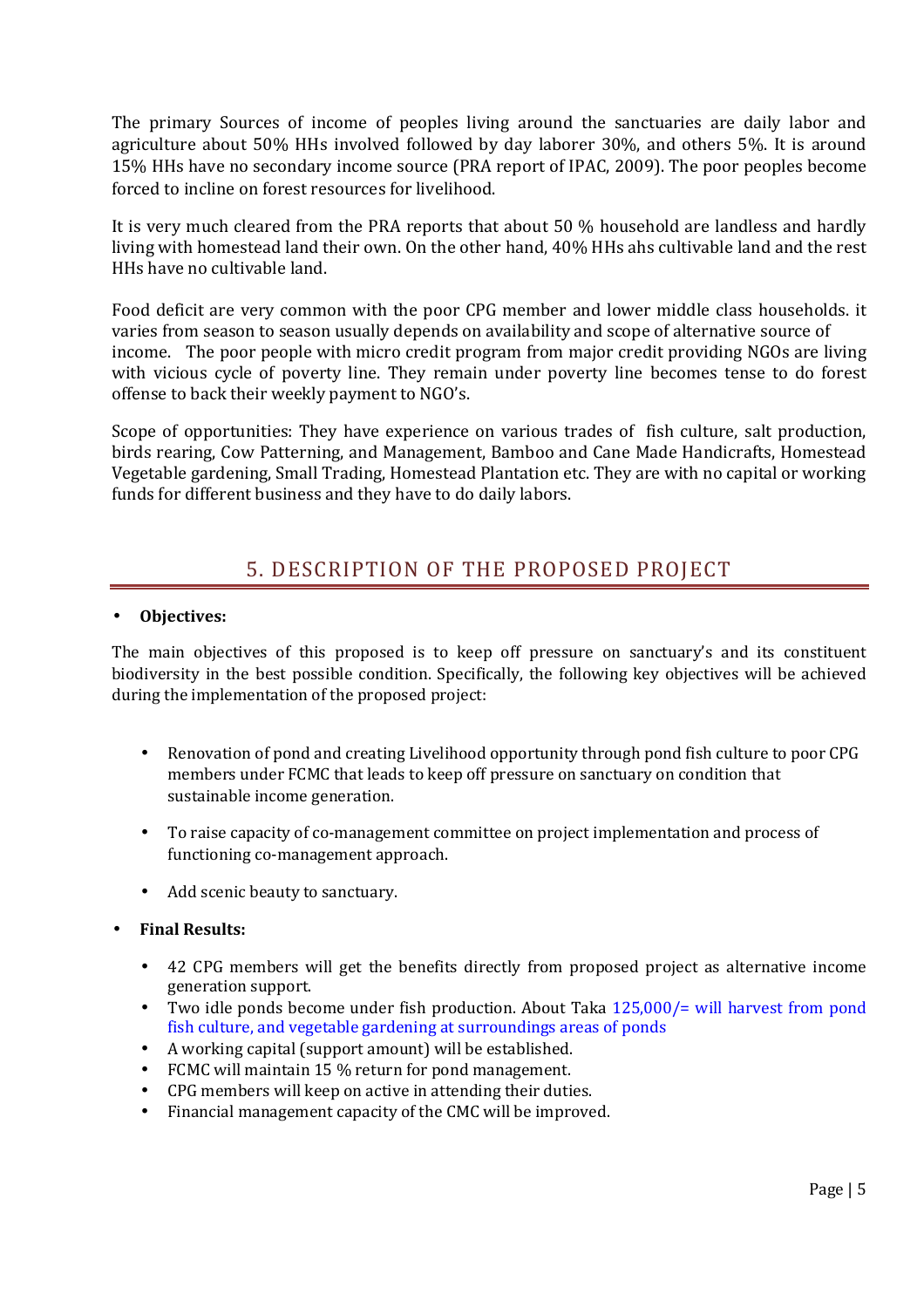#### • **Methods:**

 The success of the project implementation is the sound fund management system guided by approved guideline of CMC. The CMC of FKWSwill be responsible for overall fund management. Their will be project implementation committee who will execute project activities. About eighty percent fund of the project will be use for income generation supports and rest of the fund will be use as training and orientation. CMC of FKWS will play the vital role for disbursement and monitoring of the fund. The Treasurer and Member Secretary will be overall in charge of the financial and accounting and reporting. In this regard existing procurement management guideline, financial guideline will be followed. The CMC of FKWS will approve the Plan.

The target cpg's for the project will be able to improve their livelihoods and improve their existing economic situation through proper utilization of fund in sustainable manner. This project will also ensure enhancing the biodiversity conservation and management. Poor cpg member with the limited scope of alternative means of living will get an opportunity to lead their life to a better condition and support their family from food security. This will also reduce the vulnerability and poverty.

### • **Activities :**

- **Group Formation:** The CPG members will be oriented on according to pond fish culture aiming to keep them active on duties and enhance income generation support.
- **Training:** Pond fish culture training will organize to provide technical support. Fisheries officer will be the main trainer and all cpg member will the participants.
- **Patrolling shed Building:** There will be two patrolling shed each at one pond. It will be used for storing fish food and rest place. The patrollers take rest in the shed and oversee to stop any illegal activities nearby protected areas.
- **Earth work:** The cpg/VCF member will be the labor force for pond renovation work. The mud will be digging out to increase water height that leads to maintain enough water in the pond for fish culture year round.
- **Soil and water conservation measure over bank of pond:** To check the soil erosion from bank, a soil and water conservation measure technique will be applied. Grass, Papya, Banana, and ornamental plants will be planted over the pond bank. So, that some return will harvest and soil erosion measure will ensure.
- **Release of finger link and Fish food Support:** The quality finger lings will collect from fishery officer suggested hatchery and support to cpg members. This support will be as working capital to them. They will start group savings in order to bring them on self dependent. They will not go to micro finance institution for credit. It will help to break the vicious cycle of poverty from credit circle.
- **Meeting:** They are usually sit in monthly meeting to keep them aware on duties, fish culture and up to date information. CMC member will participate their meeting to resolve any conflict arise.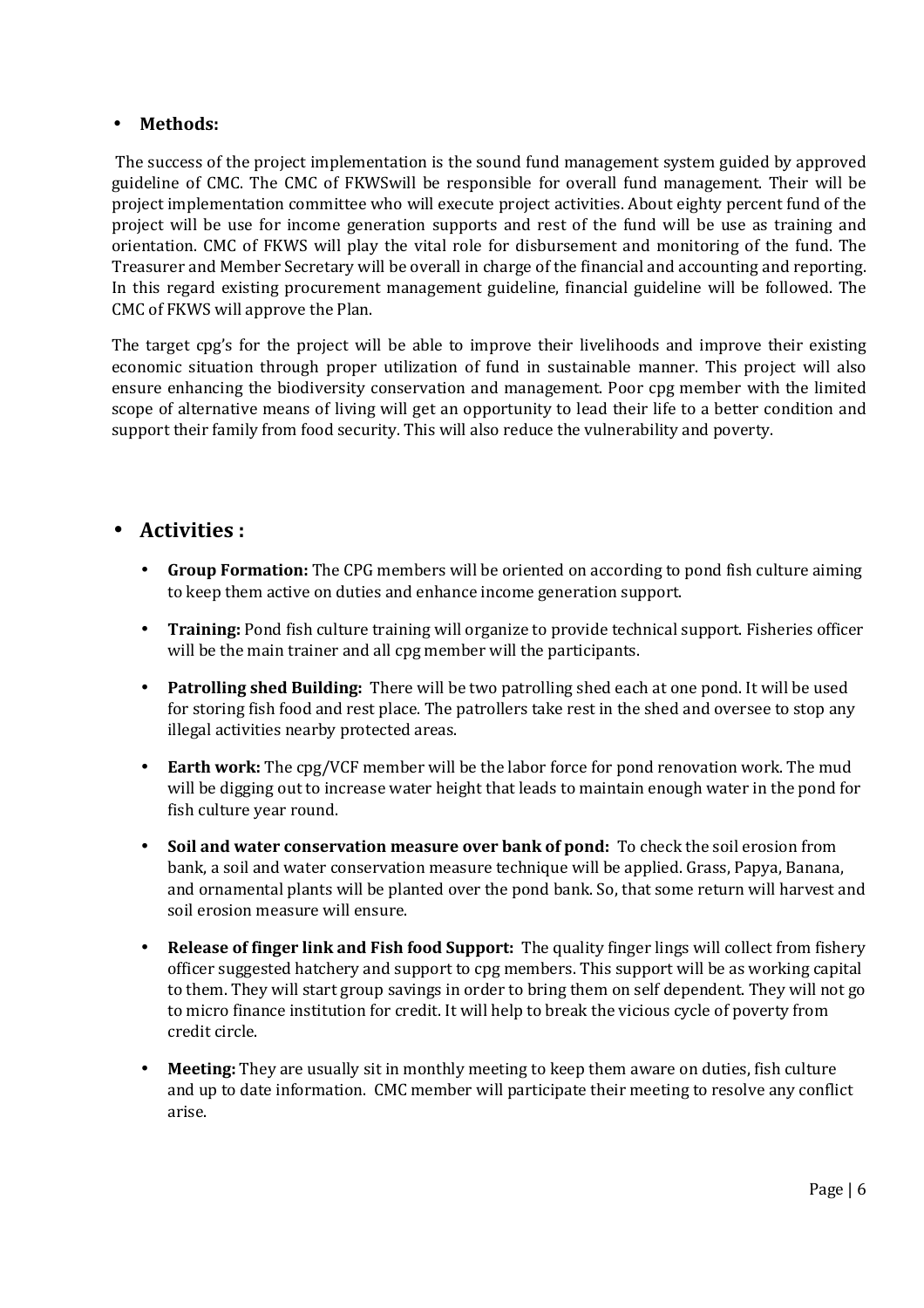- **Field Visit:** Project implementation committee will frequently visit project sites and keep record to prepared monthly report for internal and external report.
- **Reporting:** The project implementation committee will prepare monthly report, and sends to funding authority monthly and quarterly basis. After completion of project a final report will be prepared.
- **Audit:** The audit will carried out at ending the project activities from internal or external audit firm clearance from funding authority.

### • **Evaluation Methodology :**

- CMC will be the authority of pond fish culture. There will be an agreement in-between CMC and CPG in order to maintain control over pond and equal distribution of benefits among active patrollers.
- CMC will form a Project Implementation Committee selecting 3-5 members from committee for respective work area work ( i.e. on project site basis)
- The appointed CMC member will work on voluntary basis.
- Project implementation committee (PIC) will prepared a work plan and then they produce it to the monthly CMC meeting. It will be approved in CMC meeting. All activities will be executed following approved planed and guideline.
- The PIC will prepare a monthly report before meeting for following of every successive month.
- There will be cent percent of CPG member and rest others planned to be the beneficiaries from VCF who are with skilled on said 4 trades.
- The project activities will be completed with time frame of pre-prepared work planned and report should be made accordingly.
- Internal audit will be performed every month.

#### • **Communication and dissemination of results :**

 $\checkmark$  The communication methods will be applied over the beneficiaries involve directly and indirectly. The committee members will go to project areas and shared the outcomes activities with them.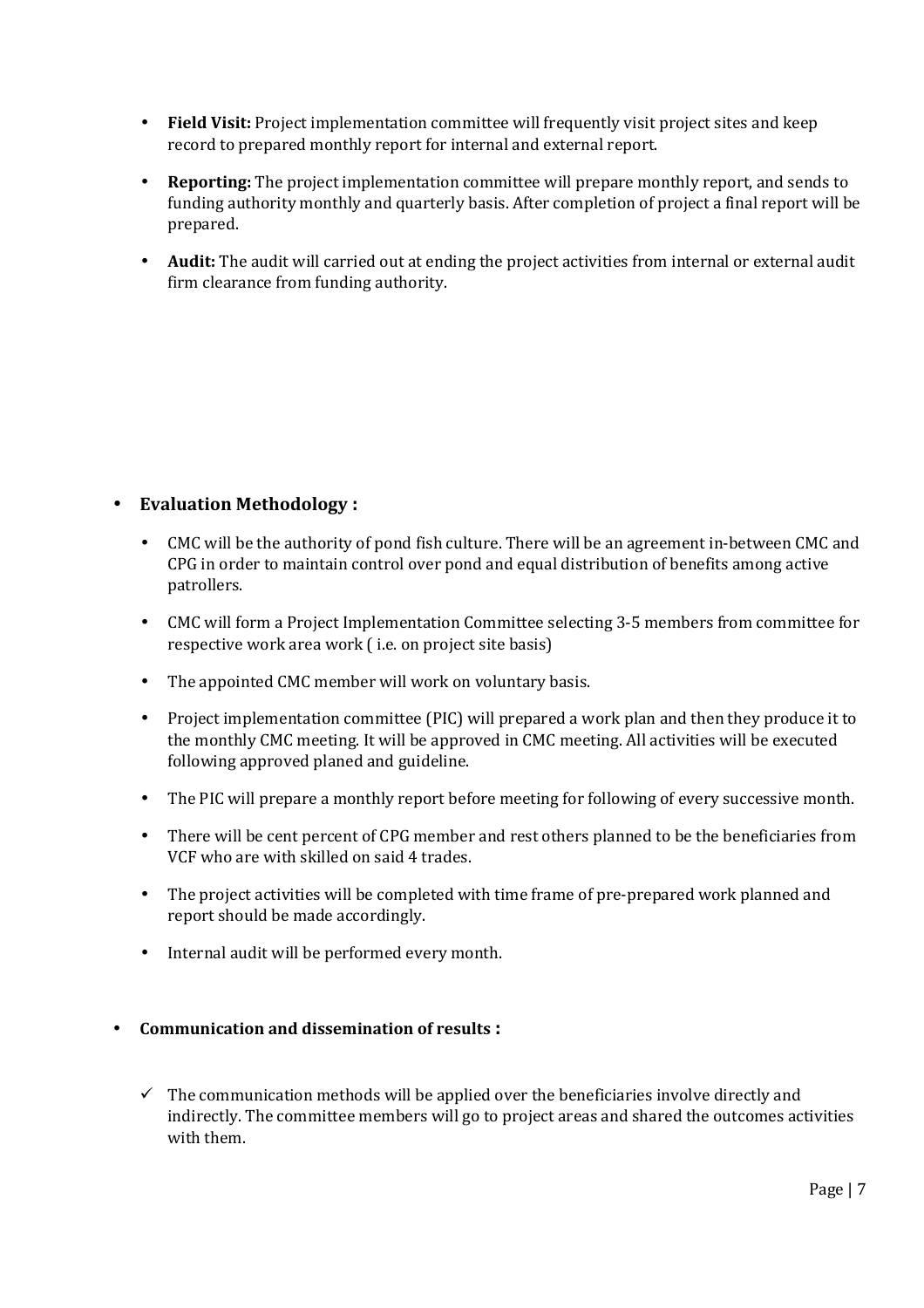$\checkmark$  Project implementation committee will arrange meeting at their office involving respective government officials, non government, and local authorities for focusing their activities performed successfully.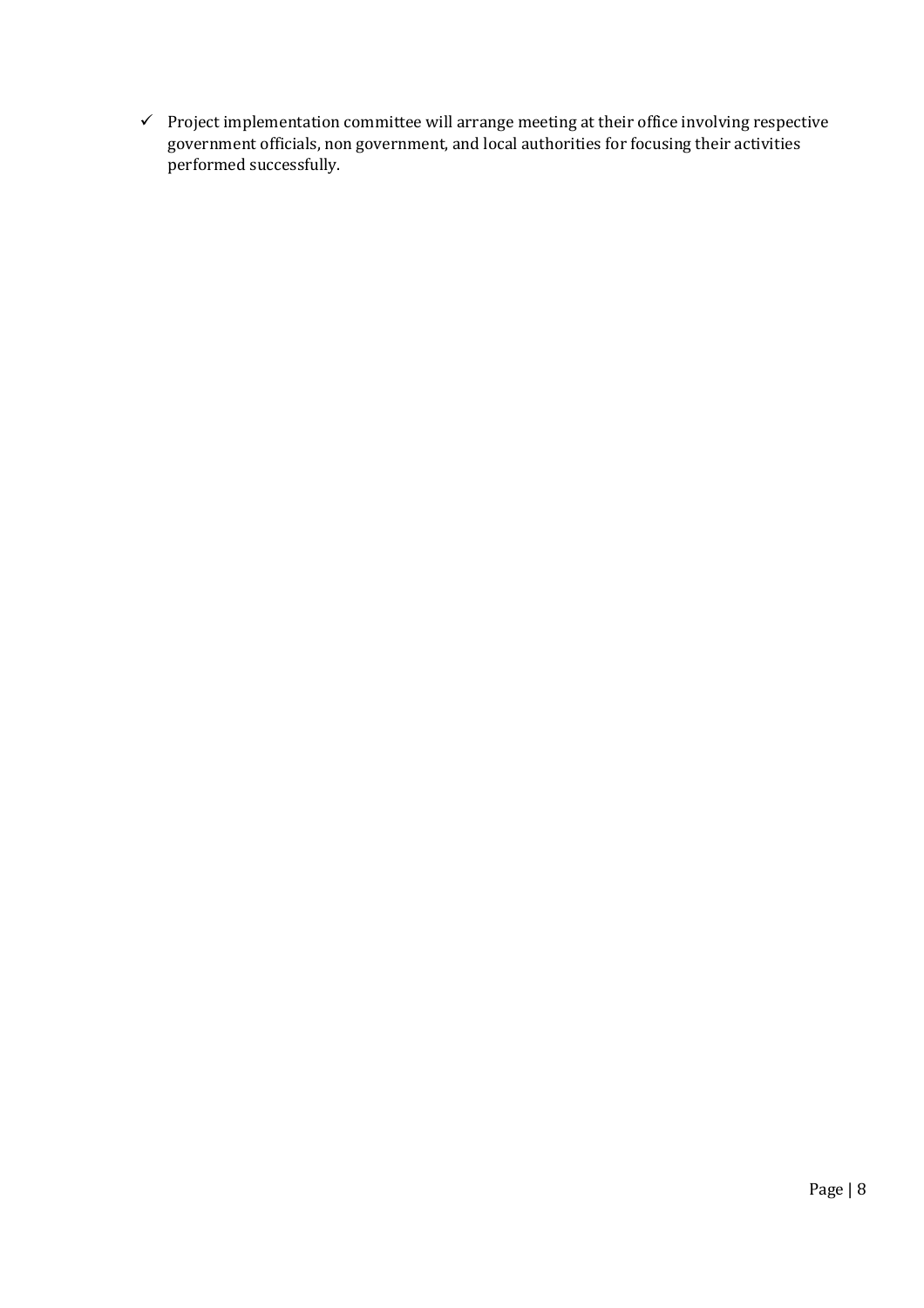## 6. WORK PLAN

#### Table 2: Work Plan

| SI | Activites/Sub sctivities                    | Month/Year |   |   |  |  |   |   |   |    |   |  |  |
|----|---------------------------------------------|------------|---|---|--|--|---|---|---|----|---|--|--|
|    |                                             | м          | A | м |  |  | A | ∍ | O | IΝ | D |  |  |
|    | 1 Pond renovation work                      |            |   |   |  |  |   |   |   |    |   |  |  |
|    | 2 Orientation/Training                      |            |   |   |  |  |   |   |   |    |   |  |  |
|    | 3 Purchasing support: Food, Fingerlink, etc |            |   |   |  |  |   |   |   |    |   |  |  |
|    | 4 Food supply                               |            |   |   |  |  |   |   |   |    |   |  |  |
|    | 5 Planting Trees & grass                    |            |   |   |  |  |   |   |   |    |   |  |  |
|    | 6 Reporting                                 |            |   |   |  |  |   |   |   |    |   |  |  |
|    | 7 Monitoring/Field Visit/etc                |            |   |   |  |  |   |   |   |    |   |  |  |
|    | 8 Audit                                     |            |   |   |  |  |   |   |   |    |   |  |  |

## 7. SUSTAINABILITY PLAN

The main sustainability plan of the project will be maintain a maintenance cost from the return of 15 % from pond fish culture. CMC will maintain it. The will take the responsibility to distribute benefits among cpg members who involve with patrolling All cpg members will be direct participants of proposed pond fish culture.

The vision of cgp motivation work of the project participants is to initiate sustainable income generation that will keep them active on patrolling allowed increase biodiversity and create wealth to generate income in order to achieve the millennium development goals. The project implementation team (CMC) will show willingness to continue with Project activities after phase out the project. The on-going activities will attract support from volunteers, government departments, other NGOs etc.

The process of developing quarterly work plan will be participatory where key stakeholders will be involve, with facilitation from the project implementation team using group interview and field observation.

Training of project participants are essential in laying a strong foundation for pond fish culture which cannot be built without the help of technically skilled persons from upazilla fishery department.

Project implementation team will hold regular visit and follow up fish culture and patrolling activities. These will established trust relation will link up ample opportunity to explain business that assists to earn sustainably income from targeted enterprise.

Project monitoring is a process that will record achievements of its objectives and the work plan. The management team will form monitoring unit to facilitate this process. The monitoring unit will make regular visits to the field and observe on what is being done. It will maintain progress records at different stages. The facilitators will record to gather information and disseminate the same to the beneficiaries.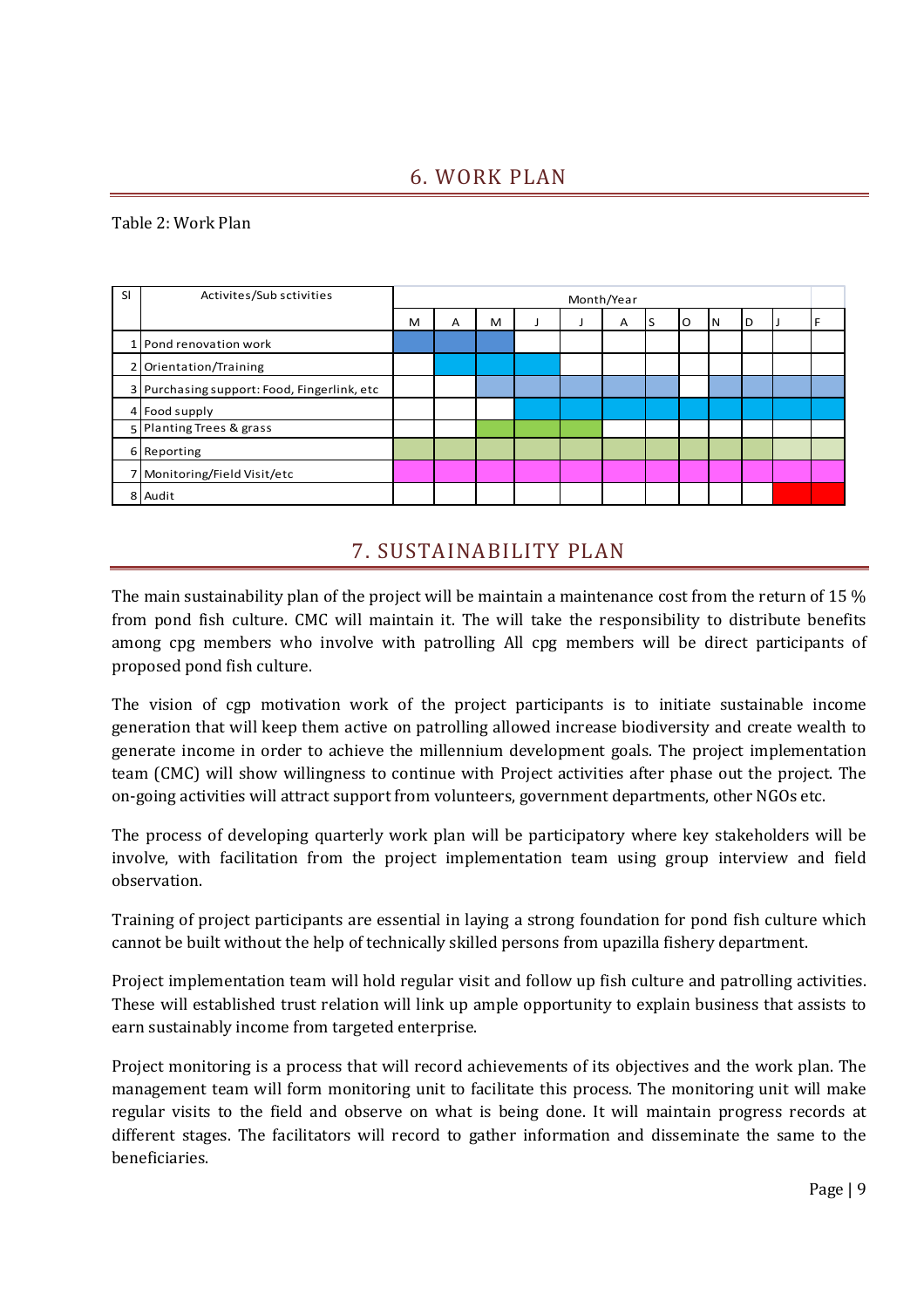The project will identify stakeholders/development partners from the government departments and non-government organizations to work with. Collaboration will provide efficient service delivery and sustain project activities after donor support.

IPAC team will impart training for CMC on monitoring the project activities of VCF who will directly be implementing proposed AIG activities. Regular basis IPAC will give technical services

### 8. BUDGET

Table 3: Budget

| SI | <b>Budget Line Item</b>                            | Qnty<br>(Unit)          | Unit<br>Cost<br>(BDT) | <b>Total</b><br>Grant<br><b>Amount</b><br>(BDT) | <b>Community</b><br>contribution | Total<br>Project<br><b>Budget</b> |
|----|----------------------------------------------------|-------------------------|-----------------------|-------------------------------------------------|----------------------------------|-----------------------------------|
| Α  | <b>Administrative Cost</b>                         |                         |                       |                                                 |                                  |                                   |
|    | Photocopy, mail, etc                               | 12                      | 300                   | 3,600                                           |                                  | 3,600                             |
|    | <b>Office Supplies</b>                             | 12                      | 900                   | 10,800                                          |                                  | 10,800                            |
|    | <b>Audit Cost</b>                                  | 1                       | 10,000                | 10,000                                          |                                  | 10,000                            |
|    | Sub total                                          |                         |                       | 24,400                                          |                                  | 24,400                            |
| в  | <b>Transportation Cost</b>                         | 48                      | 150                   | 7,200                                           |                                  | 7,200                             |
| C  | <b>Travel and Perdiem</b><br><b>Expenses</b>       | 72                      | 300                   | 21,600                                          |                                  | 21,600                            |
| D  | <b>Program Cost</b>                                |                         |                       |                                                 |                                  |                                   |
|    | <b>Project Supervisor</b><br>Salary/month          | 12                      | 5,500                 |                                                 | 66,000                           | 66,000                            |
|    | Monthly meeting cost:<br>CMC/PIC etc               | 12                      | 1,000                 | 12,000                                          |                                  | 12,000                            |
|    | Group meeting cost                                 | 12                      | 1,000                 | 12,000                                          |                                  | 12,000                            |
|    | Soil and water<br>conservation measure<br>work     | $\overline{2}$          | 6,000                 | 12,000                                          |                                  | 12,000                            |
| E  | Earth work/making raiser:<br>65,000 CFT for 2 pond | 2                       | 140,000               | 280,000                                         |                                  | 280,000                           |
|    | Net fencing for checking<br>fish eating animal     | $\overline{\mathbf{c}}$ | 20,000                | 40,000                                          |                                  | 40,000                            |
|    | Shed building for storing<br>foods, resting, etc   | 2                       | 20,000                | 40,000                                          |                                  | 40,000                            |
|    | Different Finsh fingerling<br>supports             | 2                       | 20,000                | 40,000                                          |                                  | 40,000                            |
|    | Fish foods support                                 | 2                       | 20,000                | 40,000                                          |                                  | 40,000                            |
|    | Maintenance cost for 2<br>pond                     | $\overline{\mathbf{c}}$ | 5,500                 | 10,000                                          | 1,000                            | 11,000                            |
|    | Training on pond fish<br>culture                   | 42                      | 500                   | 21,000                                          |                                  | 21,000                            |
|    | Sub total                                          |                         |                       | 507,000                                         | 67,000                           | 574,000                           |
|    | <b>Grand Total</b>                                 |                         |                       | 560,200                                         | 67,000                           | 627,200                           |

In word: **Six Lac Twenty Seven Thousand Two Hundred only**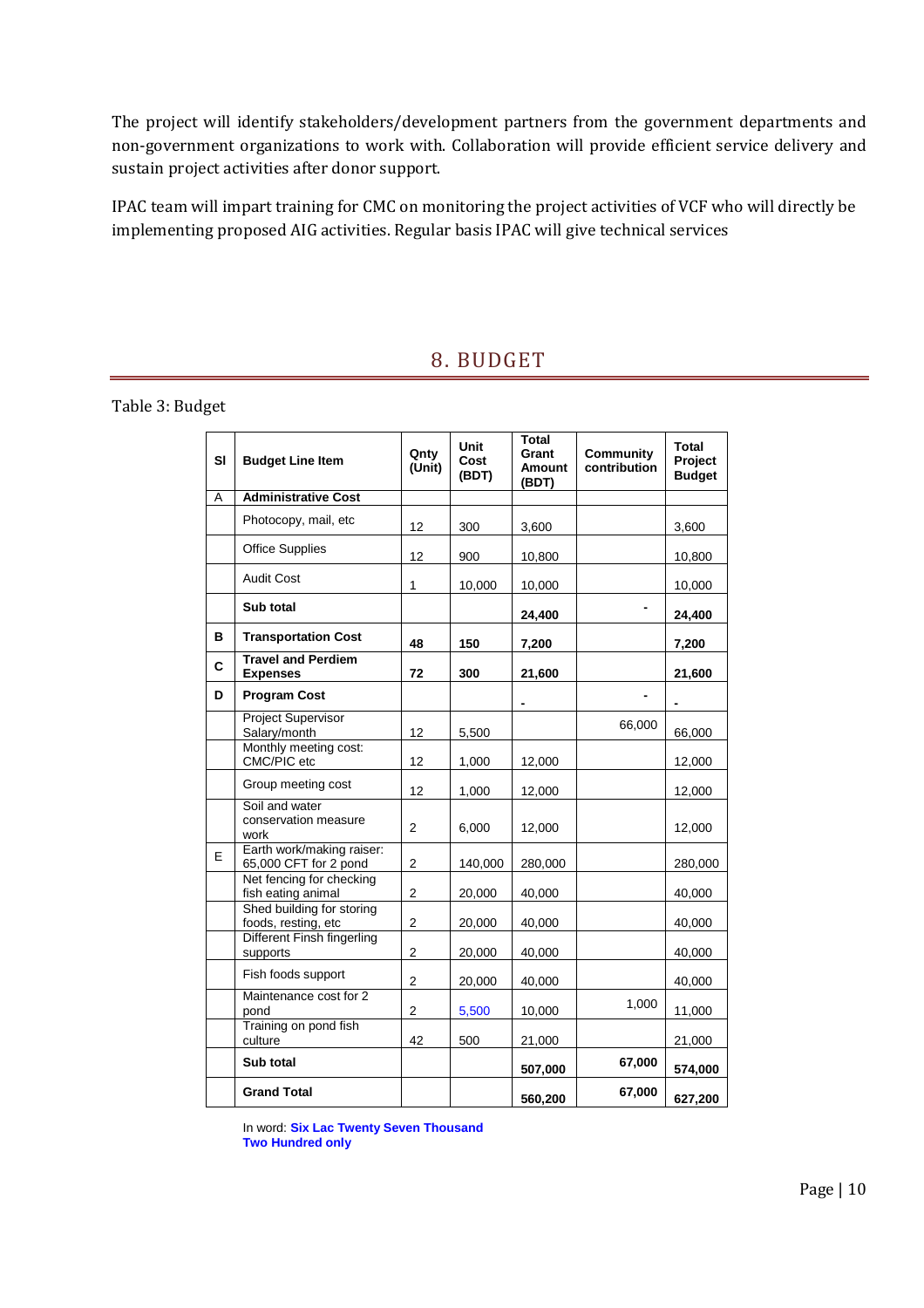## 9. PROPOSED SCHEDULE OF FUND DISBURSEMENT

#### **Table 4: The schedule of fund disbursement**

| Installment for Project Activities Period (Month/Year |                            |         | Estimated Costs \% of Grant Amount |
|-------------------------------------------------------|----------------------------|---------|------------------------------------|
| 1st Installment                                       | 1st quarter: 3 months      | 448,160 | 80%                                |
| 2nd Installment                                       | Last quarter: next 3 month | 112,040 | 20%                                |
|                                                       |                            | 560,200 | 100%                               |
| Taka Five Lac Sixty thousand two hundred only         |                            |         |                                    |
|                                                       |                            |         |                                    |

## 10. SIGNATURE

I, the undersigned Mukter Ahmmad Chowdury, Chairman of Fashiakhali Wildlife Sanctuary, Chakaria, Cox's Bazar that is requesting financial assistance from the Small Grant component for the implementation of proposed activity related to **"Renovation of pond for fish culture aimed to livelihood support for Community patrolling groups"**, certify that all the information in the grant application file is exact and correct.

Signature:- ………………………………………………… Date:- 23 January 2011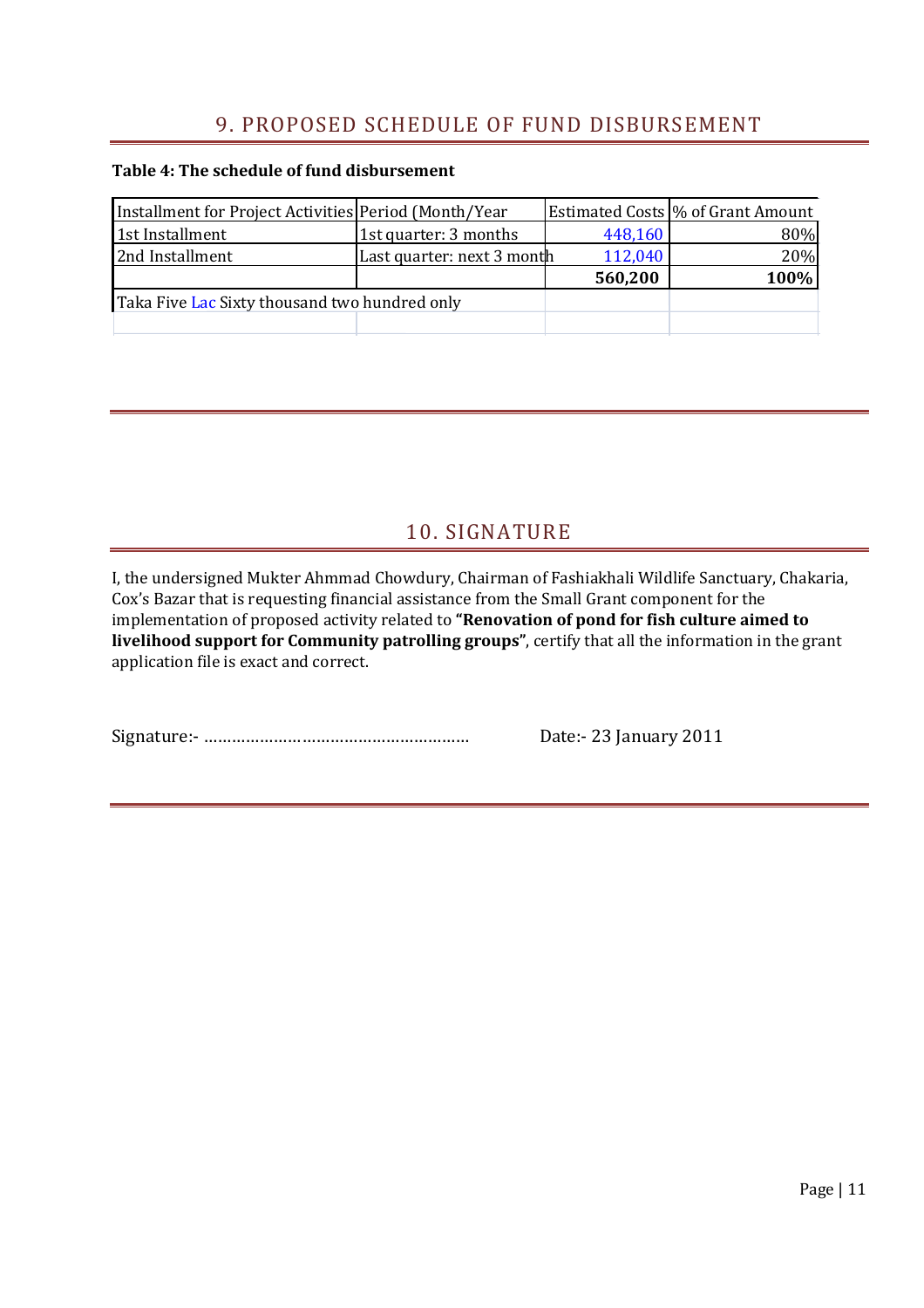#### INFORMATION ON THE ORGANIZATION

Type of Organization (CMO/RMO/ECA/Others): Fashiakhali Co-Management Committee

Date of foundation (D/M/Y): Council formed on 17/11/ 2009 and committee formed on 16/03/ 2010 With GOB Gazette no MOEF/env-4/Nishorgo/105/sting/2006/398 dated on 23/11/2009

Address:

Fashiakhali Co-Management Committee, Fashiakhali Wildlife Sanctuary, Fashiakhali Range Office, Chakaria, Cox's Bazar.

Telephone Number: 01718598455

E-mail (if any): No

Contact Person: Mukter Ahmmad Chowdury

Position with the organization: Chairman

Contact person's address:

Fashiakhali Co-Management Committee, Fashiakhali Wildlife Sanctuary, Fashiakhali Range Office, Chakaria, Cox's Bazar.

Contact person's Telephone Number: 01718598455

Please list the Management Committee of the organization that will be involved in the implementation of the project. Insert rows as require

| Sl       | Name                    | Designation in organization |
|----------|-------------------------|-----------------------------|
| . .      | Mukter Ahmmad Chowdury  | Chairman                    |
| <u>.</u> | Md Shamsul Alam Mohid   | Member Secretary            |
| ູ        | Md. Shahanewaz Talukder | Treasurer                   |

Beneficiaries will be engaged in the project: Village and Union wise List of Beneficiaries, as per following table: 5 Beneficiaries List (Tentative)

| S1  | Name               | Father's/Husband's Name | Category |        | Age |
|-----|--------------------|-------------------------|----------|--------|-----|
| 4.  | Abdul Mannan       | Md. Shamsul Alam        | Male     | Female |     |
| 5.  | Md. Amir Hamja     | Late Ashkar Ali         | M        |        | 30  |
| 6.  | Md. Abu Syed       | Late Abdul Hamid        | M        |        | 35  |
| 7.  | Monir Ahmad        | Nazir Ahmad             | M        |        | 27  |
| 8.  | Gias uddin         | Abu Siddig              | M        |        | 40  |
| 9.  | Faridul Alam       | Jaker Ahmad             | M        |        | 38  |
| 10. | Md. Sarwar Alam    | <b>Abdul Malek</b>      | M        |        | 30  |
| 11. | Abul Shama         | Late Abdul Hakim        | M        |        | 27  |
| 12. | Md. Jahidul Islam  | Sultan Maji             | M        |        | 23  |
| 13. | Md. Jamal Uddin    | Saleh Ahmad             | M        |        | 34  |
| 14. | Md. Sahabuddin     | <b>Jalal Ahmad</b>      | M        |        | 28  |
| 15. | Md. Hossain Mamun  | Late Amir Hossain       | M        |        | 20  |
| 16. | Md. Abu Toyeb      | Late Yousuf Ali         | M        |        | 23  |
| 17. | Md. Nurul Alam     | Year Mohammad           | M        |        | 32  |
| 18. | Nurul Huda Manik   | Jalal Ahmad             | M        |        | 33  |
| 19. | Syed Alam          | Late Ashrab Ali         | M        |        | 40  |
| 20. | Syed Hoson         | Nazir Ahmad             | M        |        | 42  |
| 21. | Md. Delwar Hossain | Abu Taher               | M        |        | 34  |
| 22. | Md. Alauddin Lalu  | Abu Siddig              | M        |        | 40  |
| 23. | Nabir Hoson        | Late Basir Ahmad        | M        |        | 41  |
| 24. | Md. Nazim Uddin    | Md. Hanif               | M        |        | 24  |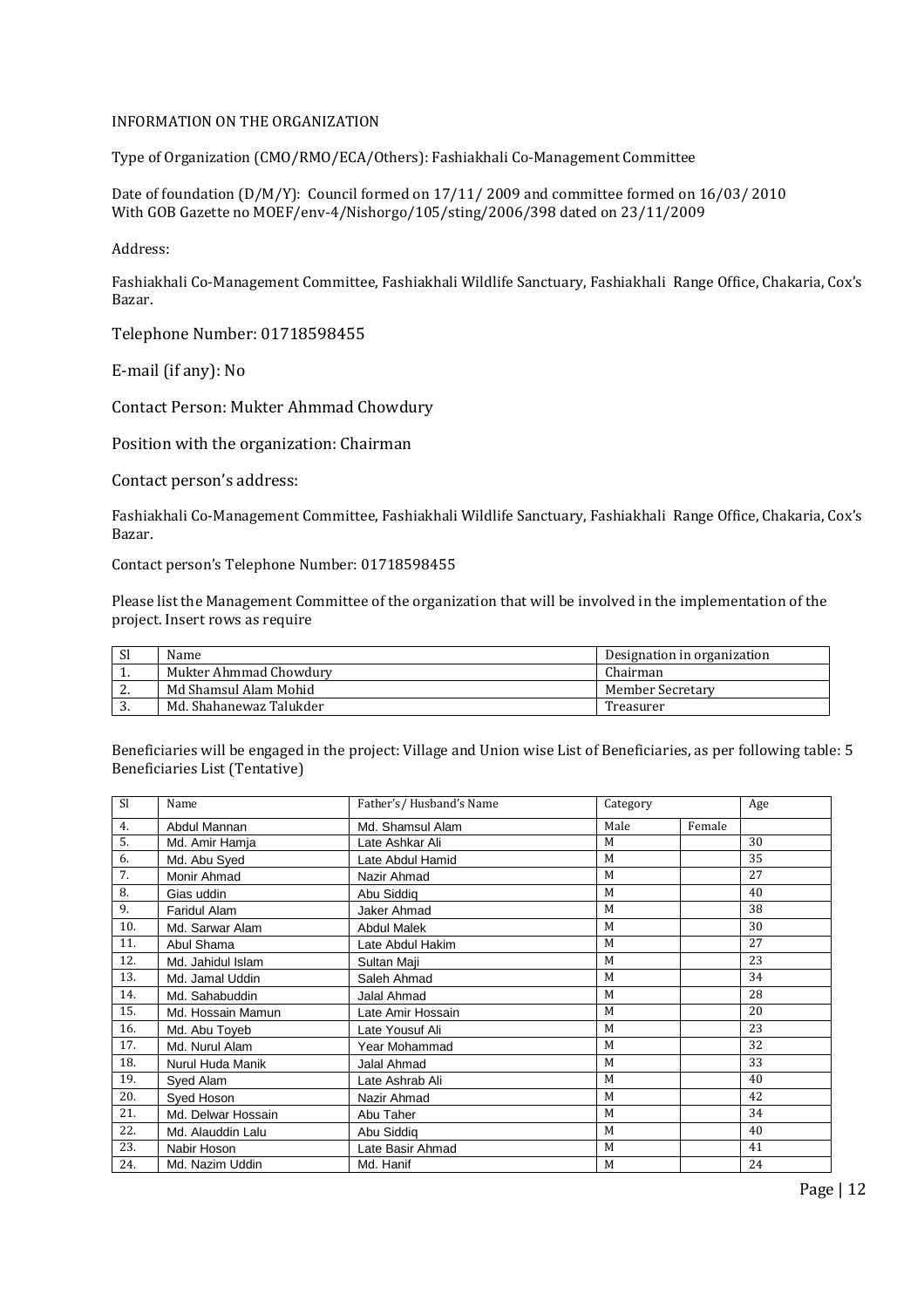| 25. | Jafor Alam             | Late Noju Miah     | M | 30 |
|-----|------------------------|--------------------|---|----|
| 26. | Nurul Alam             | Late Monir Ahmad   | M | 35 |
| 27. | Nurul Amin             | Late Rabbat Ali    | M | 27 |
| 28. | Abdur Razzak           | Bosoth Ali         | M | 38 |
| 29. | Md. Jahir              | Late Sikder Ali    | M | 38 |
| 30. | Shafi Alam             | Late Noju Miah     | M | 25 |
| 31. | Jiabul Karim           | Shamsul Alam       | M | 27 |
| 32. | Nurul Amin             | Ahamadur Rahman    | M | 23 |
| 33. | Ashraful               | Bodi Alam          | M | 34 |
| 34. | Nasir Uddin            | Late Aladod Miah   | M | 27 |
| 35. | Najem Uddin            | Nurul Islam Minto  | M | 20 |
| 36. | Jamal Uddin            | Late Sirajul Islam | M | 22 |
| 37. | Abdur Rashid           | LateToyem Golal    | M | 32 |
| 38. | Nurul Alam             | Abdul Motaleb      | M | 30 |
| 39. | Arshad Ali (Giasuddin) | Late Abdur Kader   | M | 34 |
| 40. | Nurul Islam            | Rashid Ahmad Fakir | M | 40 |
| 41. | Ali Akkas              | Abdus Salam        | M | 34 |
| 42. | Nurul Amin             | Late Altaj Ahmad   | M | 40 |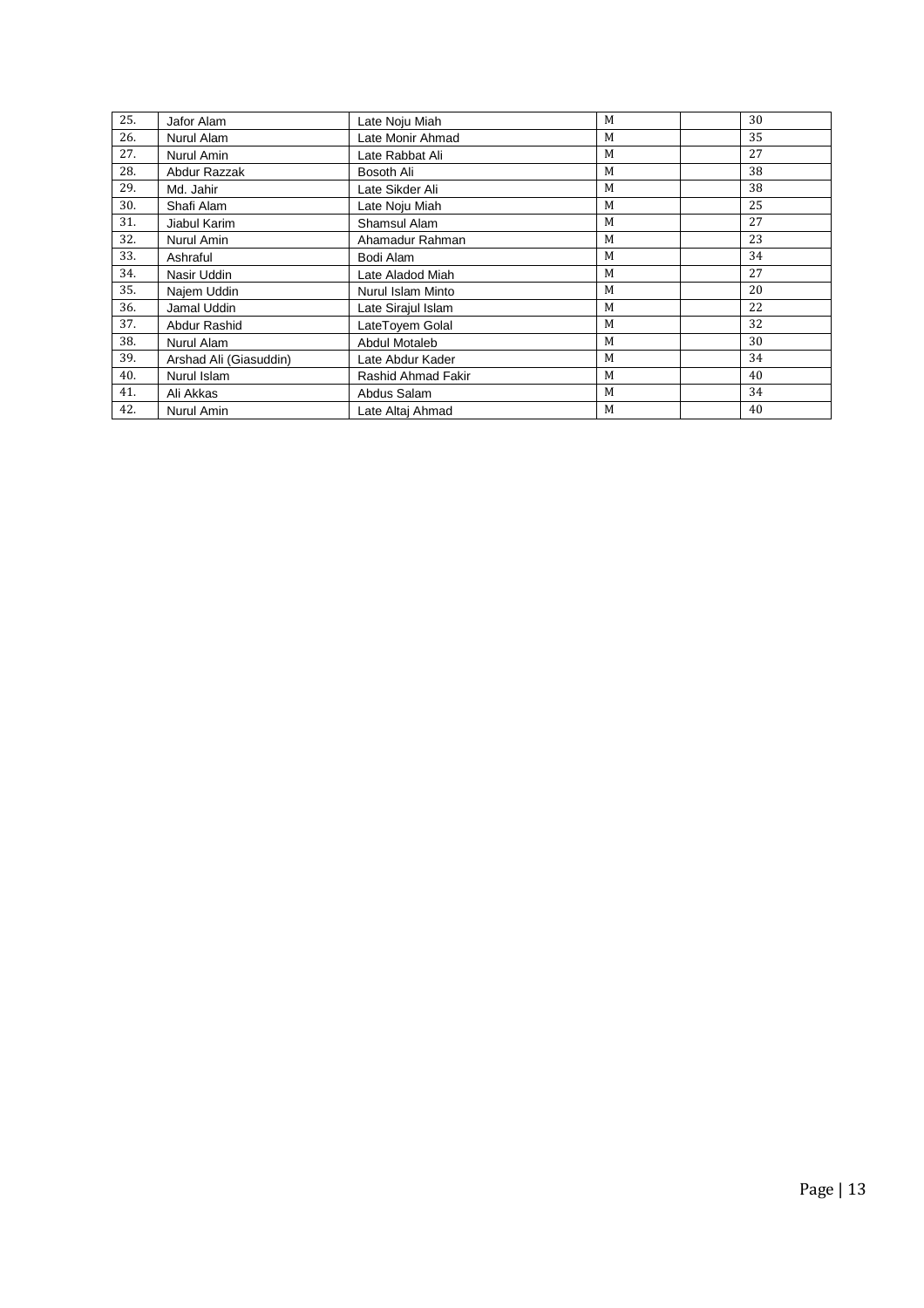#### RECORD KEEPING AND INTERNAL CONTROL

Bank Account No.

- Current A/C # 0049032500041
- Title of Bank A/C:
	- Fashiakhali Co-Management Committee, Fashiakhali, Chakaria, Cox's Bazar.
- Type of A/C (CD/STD/Savings/others):
	- STD A/c

Name of Bank, and Branch: • NCC Bank Limited,

Address:

• Chakaria Branch, Chakaria, Cox's Bazar.

Name and Designation of person (s) authorized to sign the cheques:

- Member Secretary: Md Shamsul Alam Mohid, Range Officer, Fashiakhali Range, Fashiakhali, Chakaria, Cox's Bazar.
- Treasurer: Md. Shahanewaz Talukder, Rong Mohal, Dulahazara, Chakaria, Cox's Bazar.

Please describe your plan for Accounting, and other record keeping, documentation of the project activities. Also, describe your plan for internal control mechanism for Finance, and Assets. (maximum ½ page)

#### Accounting System:

- CMC have a manual bookkeeping and accounting procedure until such time CMC management decides to computerize the existing accounting system. The CMC office has maintained the following book of accounts and vouchers for day-to-day record keeping. , Cash Book, General Ledger, Stock Register (if required), Fixed Asset Register, Payment Voucher, Payment Voucher, Journal Voucher
- No transaction is accepted as authorized unless is approved by the respective authority. The respective account officers will scrutinize the bills/vouchers of all the works of the projects. The scrutinized will be approved by Chairperson/President of Co management Committee. In the absence of Chairperson/President the person nominated by him will give the approval of the bills/vouchers.

**Banking:** The CMC will have the following policies for conducting and controlling the bank account:

• There will be separate interest bearing bank account for local contribution and foreign contribution. The salaries of the staff of the CMC will be paid through bank account by cheques. However, in considering the distance of the working area, time and certain other condition salary may be paid in cash. Each of the new projects of the CMC there will be separate bank account. Bank account of CMC will be conducted with the joint signature of the any two of the following:

| i) Member Secretary    | Mandatory/Main Signatory |         |
|------------------------|--------------------------|---------|
| ii) Vice – Chairperson | Co-Signatory - 1         |         |
| iii) Treasurer         | Co-Signatory - 1         | Any one |
|                        |                          |         |

- The accountant will prepare the cheques for withdrawal of cash from the account. In no case the bank operating persons (signatories) will prepare the cheques.
- The bank charges and the interest received from the banks will have to be taken into account in the proper manner.
- If any cheque is being cancelled, this cheque will be kept preserved as attach with the counter-folio of the cheque book marking "cancelled".
- Any payment exceeding Taka 10,000/- for whatever the reasons must be maid through account payee cheque subject to prior approval of the Chairperson
- The cheques will be issued in the name of any organization or business institution and against the name of any person if he/she does not have any organization.
- Money receipts should be there in all cases of payments against any purchase or bill.
- The accountant will check all quotation, purchase order, invoice, bill etc while preparing any vouchers.
- While making any payment through cheque the receiver must sign on the back of the counter-folio of the cheque by the recipients or his/her authorized persons.
- The accountant should check the bank balance before preparing any cheque for withdrawal from the bank.

**Enclosures:** one set photocopy, Organizational Profile (if any), Certificate of Registration and/or Published Govt. Gazette, Experience Certificate/evidence of other projects (if any), Membership/Affiliation with other organizations (if any), Certification of bank A/C provided by concerned bank, Meeting Minutes with Signature of Management Committee, Budget basis (if any, detail breakdown of each broad category), Copy of the Policy